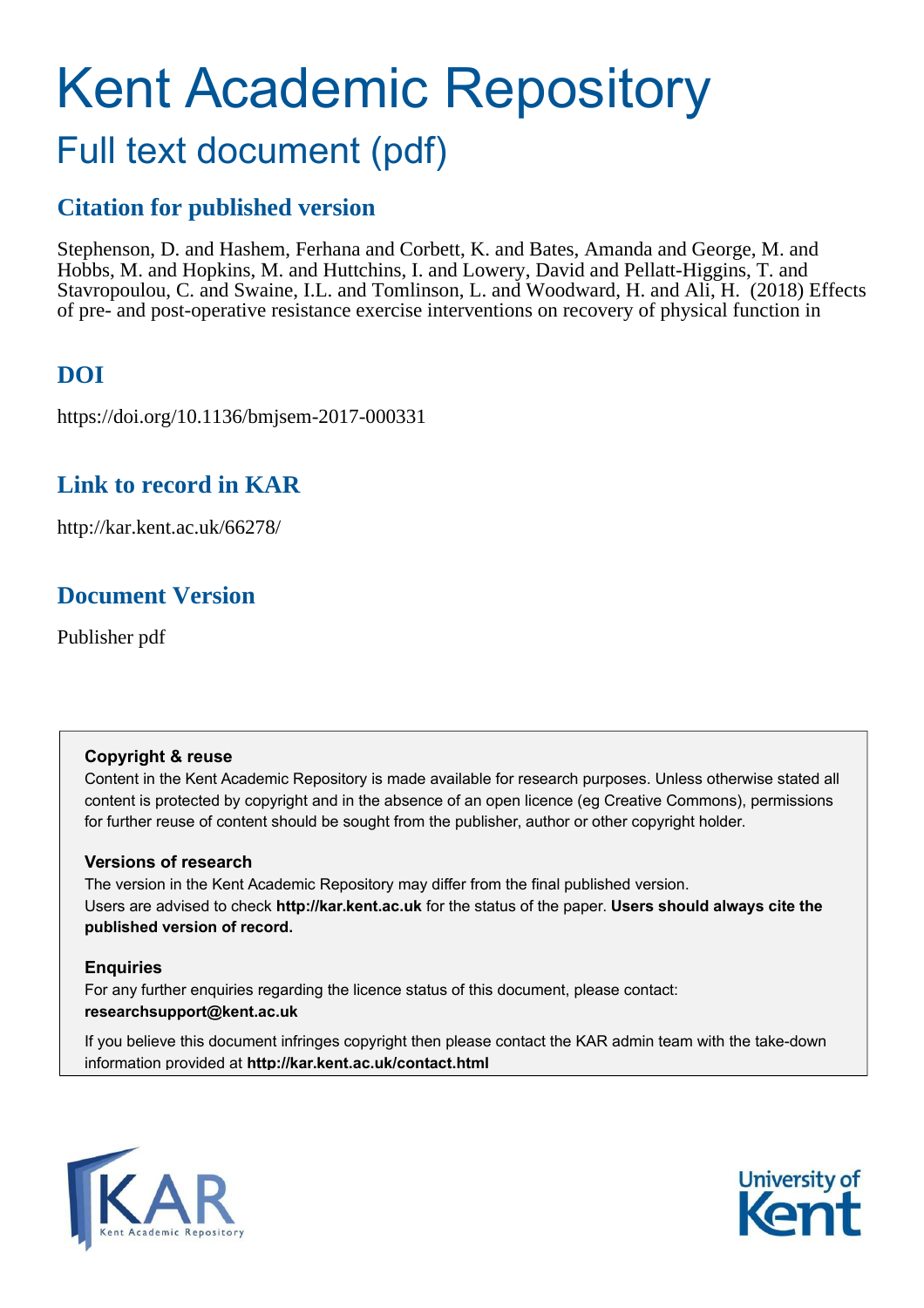## **BMJ Open** Sport & **Exercise Medicine**

**Effects of preoperative and postoperative resistance exercise interventions on recovery of physical function in patients undergoing abdominal surgery for cancer: a systematic review of randomised controlled trials**

David Stephensen,<sup>1</sup> Ferhana Hashem,<sup>2</sup> Kevin Corbett,<sup>3</sup> Amanda Bates,<sup>2</sup> Michelle George,<sup>4</sup> Ralph Peter Hobbs,<sup>4</sup> Malcolm Hopkins,<sup>4</sup> Irena Hutchins,<sup>4</sup> David Peter Lowery,<sup>2</sup> Tracy Pellatt-Higgins,<sup>2</sup> Charitini Stavropoulou,<sup>5</sup> Ian Swaine,<sup>6</sup> Lee Tomlinson,<sup>4</sup> Hazel Woodward,<sup>4</sup> Haythem Ali<sup>4</sup>

To cite: Stephensen D, Hashem F, Corbett K, et al. Effects of preoperative and postoperative resistance exercise interventions on recovery of physical function in patients undergoing abdominal surgery for cancer: a systematic review of randomised controlled trials. BMJ Open Sport & Exercise Medicine 2018;4:e000331. doi:10.1136/ bmjsem-2017-000331

#### Accepted 19 February 2018

Check for updates

1 Physiotherapy Department, East Kent Hospitals University Foundation NHS Trust, Canterbury, UK <sup>2</sup> Centre for Health Service Studies, University of Kent, Canterbury, UK <sup>3</sup> Centre for Critical Research in Nursing and Midwifery, Middlesex University, London, UK 4 Research and Development,

Maidstone and Tunbridge Wells NHS Trust, Maidstone, UK 5 School of Health Sciences, City University London, London, UK 6 Centre for Science and Medicine in Sport and Exercise, University of Greenwich, Chatham, UK

Correspondence to

Dr David Stephensen; david. stephensen@ nhs. net

#### **ABSTRACT**

**Objective** To systematically review the effects of preoperative and postoperative resistance exercise training on the recovery of physical function in patients undergoing abdominal surgery for cancer.

**Data sources** A systematic review of English articles using Medline, Physiotherapy Evidence Database, CINAHL and the Cochrane Library electronic databases was undertaken.

#### Eligibility criteria for selecting studies Studies were included if they used a randomised, quasi-

randomised or controlled trial study design and compared the effects of a muscle-strengthening exercise intervention (±other therapy) with a comparative non-exercise group; involved adult participants (≥18 years) who had elected to undergo abdominal surgery for cancer; and used muscle strength, physical function, self-reported functional ability, range of motion and/or a performance-based test as an outcome measure.

**Results** Following screening of titles and abstracts of the 588 publications retrieved from the initial search, 24 studies met the inclusion criteria and were accessed for review of the full-text version of the article, and 2 eligible studies met the inclusion criteria and were included in the review. One exercise programme was undertaken preoperatively and the other postoperatively, until discharge from hospital. The exercise interventions of the included studies were performed for five and eight sessions, respectively. There were no differences between groups in either study.

<span id="page-1-0"></span>**Conclusion** The only two studies designed to determine whether preoperative or postoperative resistance muscle-strengthening exercise programmes improved or negatively affected physical function outcomes in patients undergoing abdominal surgery for cancer provide inconclusive results.

#### What is already known?

- $\triangleright$  Abdominal and thoracic cancers cause debilitating illness, and surgery is associated with significant decline in physical function.
- $\blacktriangleright$  Exercise initiated after completion of active cancer treatment has a beneicial effect on health-related quality of life.

#### What are the new findings?

- $\blacktriangleright$  There is insufficient evidence that preoperative or postoperative resistance muscle-strengthening exercise improves or negatively affects functional outcomes in patients undergoing abdominal surgery for cancer.
- ► Large-scale, well-designed clinical trials are required to determine whether resistance musclestrengthening exercise is beneficial for patients undergoing abdominal surgery for cancer.

#### **INTRODUCTION Background**

Abdominal and thoracic cancers affect about 12 000 people annually in the UK. Many of these patients will undergo surgery, after which there is a high risk of postoperative complications and significant decline in physical function. A systematic review of exercise for people with cancer by Stevinson *et al*<sup>[1](#page-5-0)</sup> found some evidence that those who exercised had better physical function compared with those who did not exercise, but there was insufficient evidence to demonstrate improvement

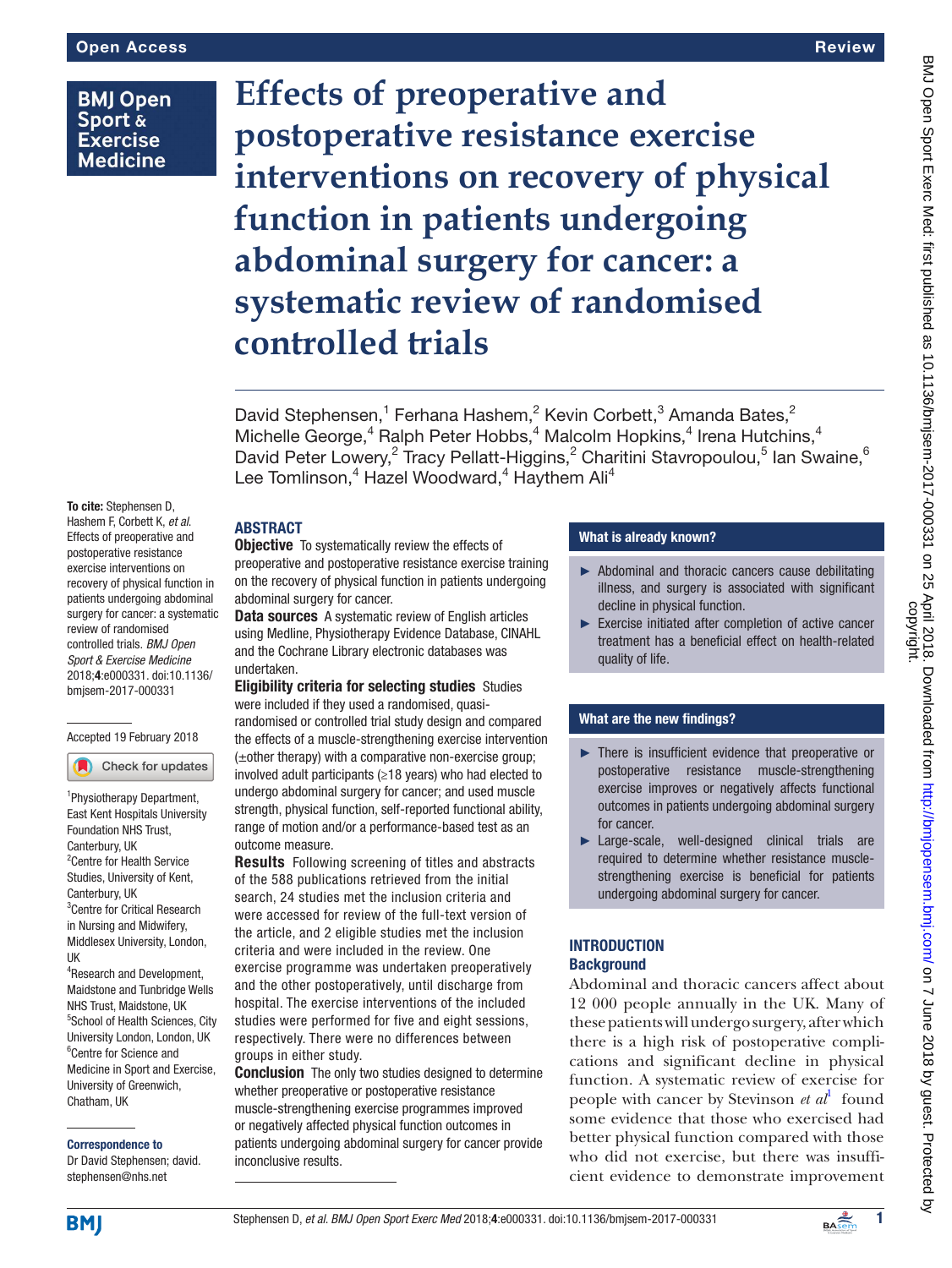in quality of life. In addition, they were not able to determine which type of exercise intervention was best or if any had long-term benefit. A more recent Cochrane review of exercise for people with cancer by Mishra *et al*<sup>[2](#page-5-1)</sup> found that exercise initiated after completion of active cancer treatment (ie, surgery, chemotherapy, radiation therapy or hormone therapy) has a beneficial effect on health-related quality of life, although no parallel improvement in self-reported physical function was found. The exercise interventions included in this review varied greatly and included strength training, yoga, walking, cycling, tai chi and qi gong. However, due to the small number of studies available, these authors were not able to evaluate the effect of different modes and intensities of exercise. Furthermore, studies of exercise in the preoperative and early postoperative stages were not included in the review. Therefore, it is not known whether exercise, when commenced before the end of active cancer treatment, would have additional benefit on physical function for those undergoing surgery.

While there is growing evidence on the beneficial effects of aerobic exercise, resistance exercise training has received much less attention.<sup>[3–6](#page-5-2)</sup> It is thought that resistance exercise training could act to aid recovery of muscle function.<sup>[7](#page-6-0)</sup> It has long been established that resistance exercise training is effective in stimulating muscle anabolic processes and increasing muscle strength.<sup>[8](#page-6-1)</sup> It BMJ Open Sport Exerc Med: first published as 10.1136/bmjsem-2017-000331 on 25 April 2018. Downloaded from http://bmjopensem.bmj.com/ on 7 June 2018 by guest. Protected by<br>copyright. BMJ Open Sport Exerc Med: first published as 10.1136/bmjsem-2017-000331 on 25 April 2018. Downloaded from <http://bmjopensem.bmj.com/> on 7 June 2018 by guest. Protected by

may even counteract some of the metabolic pathophys-iology associated with cachexia.<sup>[9](#page-6-2)</sup> Furthermore, it can be performed with very little equipment and space and while patients are bed-bound in hospital or at home. Although there have been previous systematic reviews of the effects of exercise training, there have not been any that have specifically focused on resistance training.

Previous reviews, relating to exercise training for patients with cancer, have mostly focused on specific outcomes such as fatigue and quality of life, $4\frac{1}{2}$  and most have centred on specific types of cancer.<sup>[10–17](#page-6-3)</sup> Galvão and Newton $^{18}$  $^{18}$  $^{18}$  published a review of exercise intervention studies for all cancers and a meta-analysis of exercise training interventions. However, their review included a heterogeneous group of studies including some that were not randomised or had no control group. Quality systematic reviews require critical appraisal of the quality of the reviewed studies and share accurate descriptions of the design, delivery and interpretation of what was done in the study. In some instances detailed description of these aspects is not available.<sup>[19](#page-6-5)</sup>

One of the main challenges in studying the effects of a resistance exercise programme on physical function in cancer surgery patients is in identifying an appropriate outcome measure. The review by Mishra and colleagues found no significant improvement in physical function as evaluated using self-report questionnaires, but they did



Figure 1 Flow chart for systematic review of studies.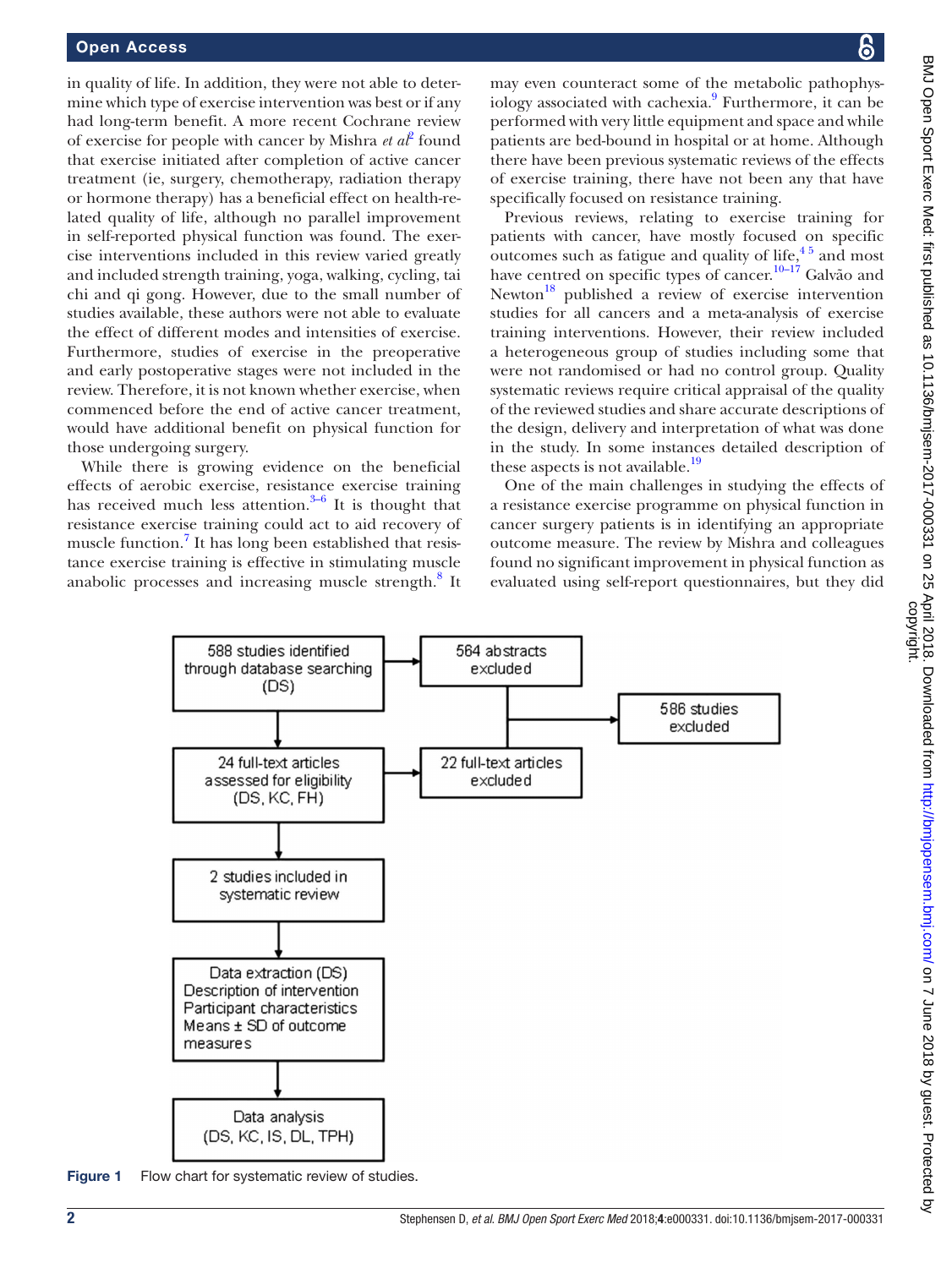not measure any index of physical performance.<sup>[2](#page-5-1)</sup> Therefore, our aim was to undertake a systematic review of the literature on interventional studies investigating the effects of preoperative and postoperative resistance exercise training on recovery of physical function in patients undergoing abdominal surgery for cancer. The findings will provide clinicians and investigators a basis to choose exercise interventions for use in clinical practice or for future research.

#### METhODs

The Preferred Reporting Items for Systematic Reviews and Meta-Analyses guidelines on systematic reviews were followed for this review.<sup>[20](#page-6-6)</sup> [Figure 1](#page-1-0) summarises the review process.

#### search strategy

The Cochrane Library, EBSCO (SPORTDiscus and Cumulative Index to Nursing and Allied Health Literature (CINAHL)), PLOS, PubMed (Medline) and Elsevier (Scopus) electronic databases were searched up to and including December 2014. The search strategy used was exercise OR training OR isometric OR static OR isotonic OR concentric OR eccentric OR resistance OR strengthening exercise OR exercise therapy OR circuit training OR rehabilitation OR physiotherapy; AND neoplasm OR abdominal cancer OR stomach cancer OR gastric cancer OR bowel cancer OR pancreatic cancer OR colorectal cancer OR colon cancer OR rectal cancer OR gastrointestinal cancer OR ovarian cancer OR endometrial cancer OR cervical cancer OR renal cancer OR kidney cancer OR bladder cancer OR uterine cancer OR gynaecological cancer OR urological cancer; AND abdominal surgery OR laparotomy OR laparoscopy OR laparoscopic OR anterior resection OR colectomy OR hemicolectomy; AND clinical trial OR random controlled trial OR quasi-randomised controlled trial OR controlled trial OR comparative trial.

All titles and abstracts generated by the search were independently screened for inclusion by three authors (DS, FH and KC). Disagreement between authors was discussed and consensus was reached. The search was restricted to English language and were included if the following criteria were met: (1) randomised, quasi-randomised or controlled trial study design comparing a muscle-strengthening exercise intervention (ie, exercise using resistance to induce muscular contraction)  $\pm$  other therapy with a comparative group; (2) included adult participants (≥18 years) who underwent abdominal surgery (ie, surgery pertaining to the contents of the abdominal cavity, its walls and orifices) for cancer; and (3) included muscle strength, physical function, self-reported functional ability, range of motion and/or performance-based test as an outcome measure.

#### <span id="page-3-0"></span>Data extraction

Participants' age, gender, diagnosis, surgical procedure and sample size were extracted from the included

studies, along with a description of the exercise intervention, including muscle group or groups exercised, contraction effort, number of repetitions and frequency, length of programme, length of follow-up, group or individual exercise programme, home or supervised exercise programme, and timing of programme (presurgery and/ or postsurgery).

#### Data synthesis and analysis

The aim of this review was to evaluate the effect of resistance muscle strengthening on physical function in people undergoing abdominal surgery for cancer. For each study, means and SD of outcomes focused on physical function were extracted. Outcomes relating directly to surgery, length of stay, infection and other postsurgical complications were not considered in this review.

Assessment was made of the outcome measures for physical function that were used in different studies, before progression to pooling of data for analysis of the most common outcome measure. Treatment effect of individual studies is reported as mean difference and 95% CIs, and the data summarised.

Risk of bias was assessed with the Physiotherapy Evidence Database (PEDro) scale.<sup>[21](#page-6-7)</sup> Items assessed included exclusion criteria, procedures for group allocation and missing data, participant, therapist and assessor blinding, and reporting of results. Studies were then graded using the Cochrane Reviews Grading of Recommendations Assessment, Development and Evaluation criteria.<sup>[21 22](#page-6-7)</sup>

#### **RESULTS**

#### search strategy and selection of articles

The initial search strategy resulted in 588 publications. Following screening of titles and abstracts, 24 studies met the inclusion criteria and were accessed for review of the full text, of which 2 eligible studies<sup>[23 24](#page-6-8)</sup> were included in the review (see [table 1](#page-3-0) and [figure 1\)](#page-1-0). Full-text studies were excluded for a number of reasons: (1) the study lacked a well-defined muscle-strengthening intervention  $(n=18)$ ; (2) the study did not include patients undergoing abdominal surgery for cancer (n=4); and (3) the study did not use a physical function outcome measure (muscle strength, self-report questionnaires or physical performance measures).

#### Description of included studies

Characteristics of the participants and intervention of the two included studies are presented in [table 1](#page-3-0). Both were small (n=42 and 31) single-centre studies investigating participants undergoing abdominal surgery for excision of cancer of the colon. Dronkers *et al*<sup>[23](#page-6-8)</sup> investigated the effect of a preoperative exercise programme on preoperative outcomes, and Ahn *et*  $a^{24}$  $a^{24}$  $a^{24}$  investigated the effect of a postoperative exercise programme on short-term outcomes at discharge from hospital. The participants in the preoperative study were aged 10–15 years older than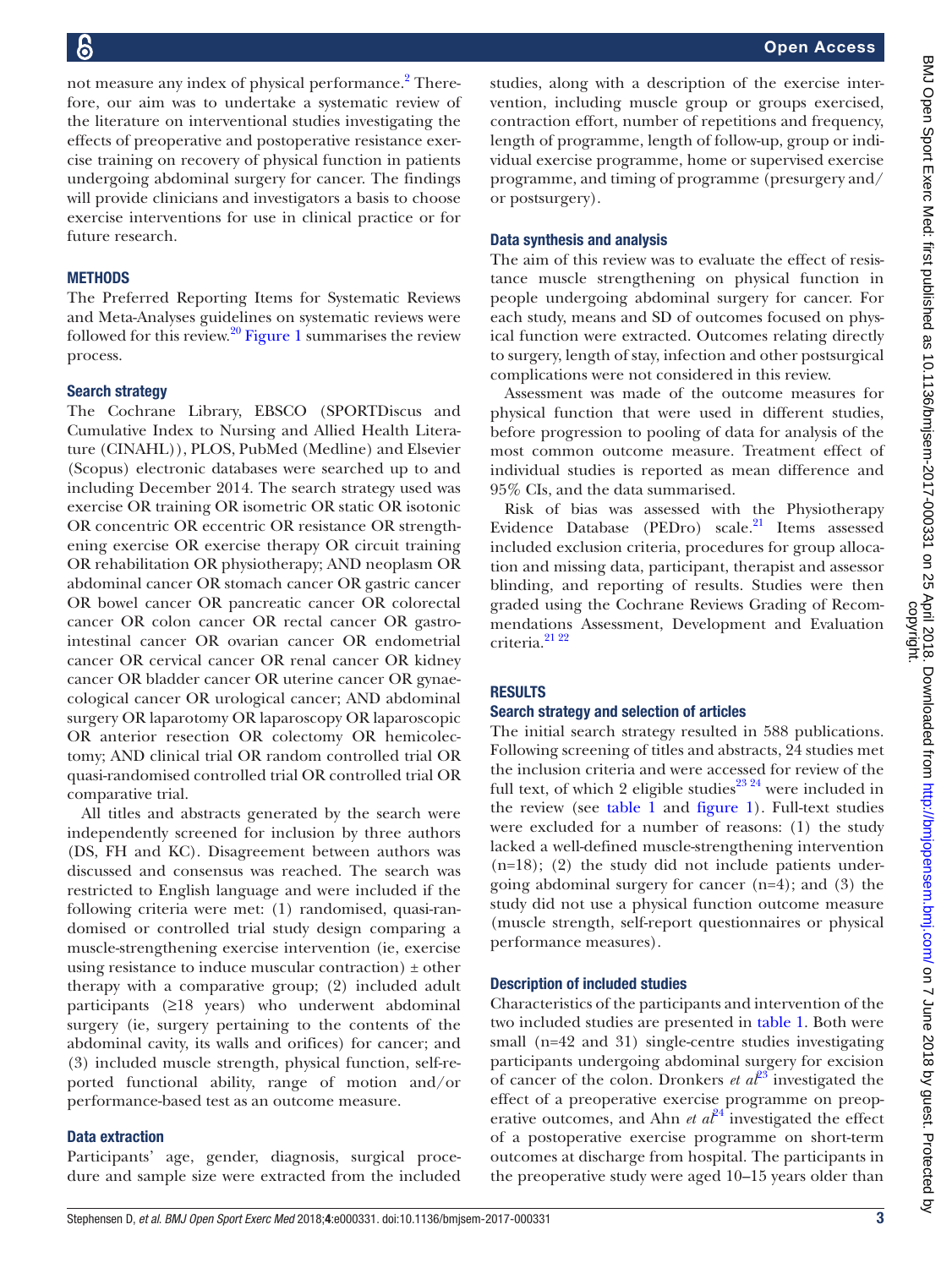$\bigcirc$ 

|                              | <b>Methods</b>                                                                                                                                                | <b>Participants</b>                                                        | Intervention                                                                                                                                                                                                                                                                                                                                                                                                                                                                                                                                                        | <b>Relevant outcomes</b>                                                                   | <b>Risk of bias</b>                             |
|------------------------------|---------------------------------------------------------------------------------------------------------------------------------------------------------------|----------------------------------------------------------------------------|---------------------------------------------------------------------------------------------------------------------------------------------------------------------------------------------------------------------------------------------------------------------------------------------------------------------------------------------------------------------------------------------------------------------------------------------------------------------------------------------------------------------------------------------------------------------|--------------------------------------------------------------------------------------------|-------------------------------------------------|
| Dronkers et al <sup>23</sup> | Randomised study<br>investigating the<br>preoperative effect<br>of an exercise<br>programme in<br>participants with<br>colon cancer.                          | Exercise group, n=22<br>Age: 71.1±6.3<br>Gender: 15 male,<br>7 female      | Supervised programme 2xweek for 2-4 weeks (mean $5.1 \pm 1.9$ )<br>and home-based programme of walking or cycling for<br>a minimum of 30 min per day (perceived exertion of 11-13                                                                                                                                                                                                                                                                                                                                                                                   | Timed Up and Go                                                                            | PEDro score 8/11<br>GRADE criteria-<br>moderate |
|                              |                                                                                                                                                               |                                                                            | Borg Scale).<br>Programme:<br>$\triangleright$ Warm up.                                                                                                                                                                                                                                                                                                                                                                                                                                                                                                             | Chair rise time                                                                            |                                                 |
|                              |                                                                                                                                                               | Control group, n=20<br>Age: $68.8 \pm 6.4$<br>Gender: 16 male,<br>4 female | Resistance training of the lower limb extensors-equipment Physical Activity<br>and method not stated (maximum of 1 set of 8-15<br>repetitions at 60%-80% of the one repetition maximum).<br>Inspiratory muscle training (10%-60% max inspiratory                                                                                                                                                                                                                                                                                                                    | Questionnaire                                                                              |                                                 |
|                              |                                                                                                                                                               |                                                                            | pressure for 240 breathing cycles.<br>Aerobic training-method and equipment not stated<br>(55%-75% max HR or perceived exertion of 11-13 Borg<br>Scale for 20-30 min).                                                                                                                                                                                                                                                                                                                                                                                              | <b>Abbreviated Fatigue</b><br>Questionnaire                                                |                                                 |
|                              |                                                                                                                                                               |                                                                            | Functional activities according to patients' capabilities and<br>interests (Vreede et $al^{28}$ regimen – no other information<br>provided).                                                                                                                                                                                                                                                                                                                                                                                                                        | <b>EORTC QLQ-C30</b><br>Global Health/<br><b>Functional Scale/</b><br><b>Symptom Scale</b> |                                                 |
| Ahn et $al^{24}$             | Randomised<br>study investigating<br>the effect of a<br>postsurgical,<br>inpatient exercise<br>programme in<br>patients with<br>stages I-III colon<br>cancer. | Exercise group, n=17<br>Age: $55.61 \pm 7.11$<br>Gender: 12 male,          | Supervised exercise programme 2xday, 15 min/session<br>Subdivided into three phases:<br>1. Implemented while subjects were still unable to get out of                                                                                                                                                                                                                                                                                                                                                                                                               | Timed one-leg stand                                                                        | PEDro score 8/11<br>GRADE criteria-<br>moderate |
|                              |                                                                                                                                                               | 5 female                                                                   | bed: stretching (neck, shoulder, wrist, ankle and pelvis),<br>pelvic tilt-isometric, resistance exercise (ankle dorsiflexion<br>and plantar flexion against the hand of the therapist),                                                                                                                                                                                                                                                                                                                                                                             | Sit-to-stand in 30 s                                                                       |                                                 |
|                              |                                                                                                                                                               | Control group, n=14<br>Age: 57.43±6.12<br>Gender: 5 male.<br>9 female      | unsupervised sitting or walking in the ward.<br>2. Performed once subjects were able to get out of the bed,<br>but had limited ambulation: stretching (whole body, leg<br>and shoulder), pelvic tilt and thrust, one leg raise, crunch,<br>resistance exercise (1 set, 10 repetitions) with 1 lb weight<br>(chest, shoulder, arm, thigh and calf), unsupervised walking.<br>3. Performed when subjects were able to ambulate without<br>any discomfort; in addition to phase 2 exercises, resistance<br>strengthening increased to 12 repetition×3 sets, supervised | Tecumseh step test                                                                         |                                                 |
|                              |                                                                                                                                                               |                                                                            | balance exercises-one leg standing, one leg calf raise, hip<br>adduction, hip abduction, hip flexion with knee bent, hip<br>extension, unsupervised walking.                                                                                                                                                                                                                                                                                                                                                                                                        |                                                                                            |                                                 |

<span id="page-4-0"></span>EORTC QLQ-C30, European Organization for Research and Treatment of Cancer Quality of Life Questionnaire; GRADE, Grading for Recommendations Assessment, Development and Evaluation; HR, heart rate; PEDro, Physiotherapy Evidence Database.

44

Stephensen D, et al

Stephensen D, et al. BMJ Open Sport Exerc Med 2018;4:e000331. doi:10.1136/bmisem-2017-000331

2018;4:e000331. doi:10.1136/bmjsem-2017-000331

BMJ Open Sport Exerc Med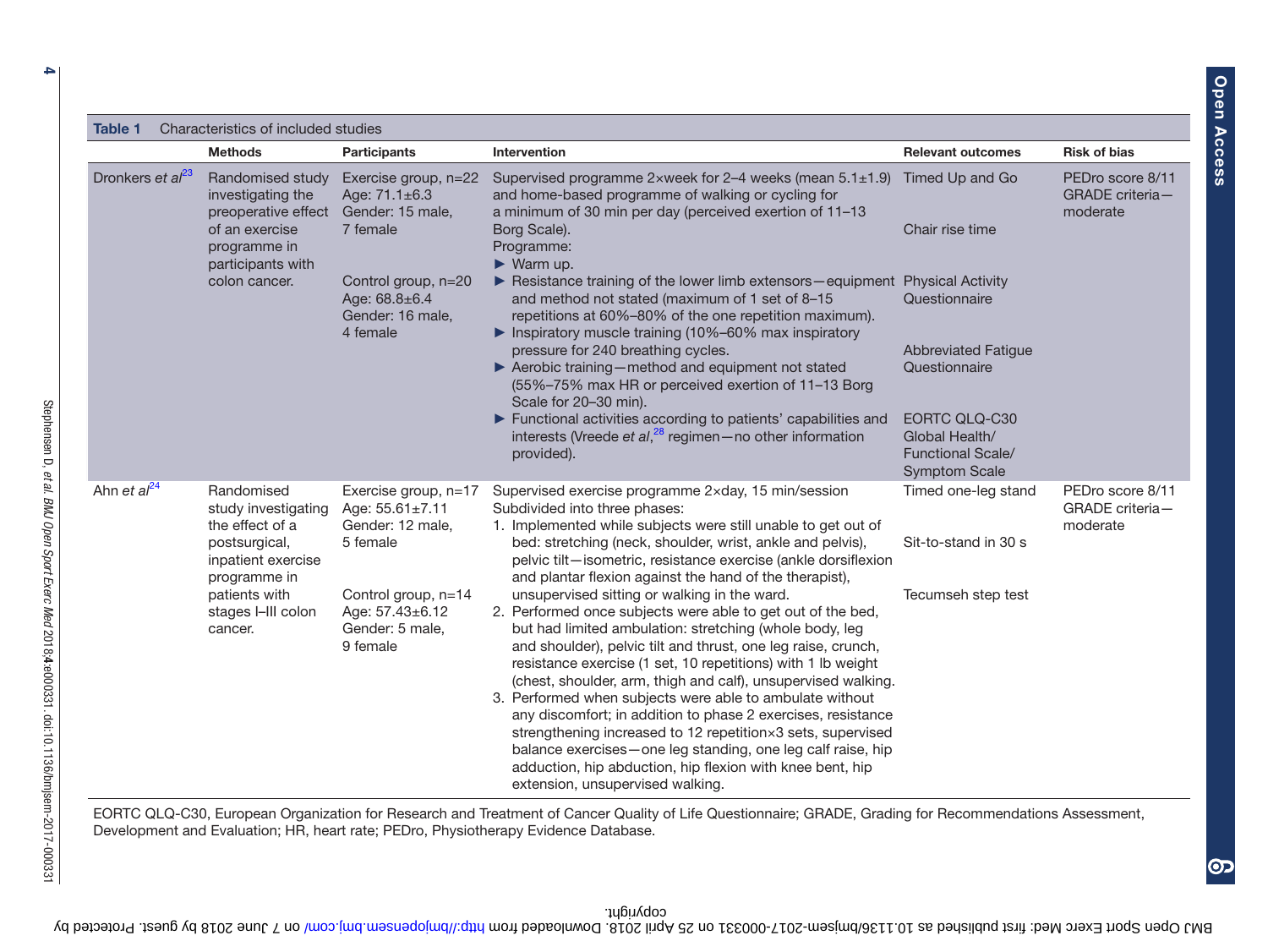those in the postoperative study. In terms of gender, a higher proportion of men participated in both studies.

The preoperative intervention of Dronkers *et*  $a\ell^{23}$  $a\ell^{23}$  $a\ell^{23}$ included a twice-weekly supervised exercise programme and a home-based programme of walking or cycling for a minimum of 30 min per day for 2–4 weeks before admission for surgery. In addition to a single set of resistance strengthening exercises of the leg (8–15 repetitions at 60%–80% of the one repetition maximum), the programme included inspiratory muscle training, aerobic training at 55%–75% max heart rate (HR) or perceived exertion of 11–13 Borg Scale for 20–30 min, and functional activities. A full description of the resistance exercise was not published. Three of the intervention groups (13.6%) did not complete the study with their data analysed as intention to treat.

The postoperative intervention of Ahn  $et\ a^{\beta 4}$  comprised a twice-daily 15 min supervised exercise programme performed by the participant until discharge from hospital (mean 8.87±2.28 days). In addition to resistance strengthening exercises of the chest, shoulder, arm, thigh and calf leg, the programme included stretching exercises for the neck, shoulder, wrist, ankle and pelvis, core trunk exercises and ambulation. In terms of the strengthening exercises, resistance was applied manually by the therapist initially and then using 1 lb free weights. During phase 2, one set of 10 repetitions was performed, and in phase 3, three sets of 12 repetitions were performed. Because these studies used different outcome measures, it was not possible to pool the data in order to analyse mean changes in physical function outcomes.

#### **Risk of bias of included studies**

The methodological quality of the two included studies was rated as moderate according to the GRADE criteria, that is, randomised studies with unclear bias or well-designed observational studies with large, consistent and

precise estimates of the magnitude of an intervention effect. Difficulty in blinding trial participants and therapists to the intervention meant studies were not rated as high. Both studies scored 8 out of 11 on the PEDro scale. Block randomisation using prepared envelopes, stratified by age (60–70 and >70) by someone independent of the study, was used in the preoperative study. Randomisation, at a 1-to-1 ratio, into study groups via minimisation to balance prognostic factors between groups (age and gender) was used in the postoperative study. In the preoperative study the gender distribution was similar in the control and intervention groups; however, in the postoperative study, twice as many men were randomised to the exercise group than the control group despite the minimisation procedures to balance gender between groups. In relation to the description of the intervention, some information was lacking in terms of equipment and methodology with regard to the aerobic and functional activity components of the preoperative intervention.

#### Effect of strengthening exercise

#### Preoperative muscle strengthening

The mean difference and upper and lower 95% CI between the control and intervention group in the study by Dronkers *et al*<sup>[23](#page-6-8)</sup> are shown in [table 2](#page-4-0). The five-session preoperative exercise programme had no significant effect on preoperative Timed Up and Go, chair rise time test, self-reported physical activity, quality of life and fatigue. Statistical power for six out of the seven measures was unacceptably low. Effect on postsurgery outcomes was not evaluated.

#### Postoperative muscle strengthening

<span id="page-5-3"></span><span id="page-5-2"></span><span id="page-5-1"></span><span id="page-5-0"></span>The mean difference and upper and lower 95% CI between the control and intervention groups in the study by Ahn *et al*<sup>[24](#page-6-9)</sup> are also shown in [table 2](#page-4-0). The inpatient postoperative exercise programme had no significant effect

| <b>Table 2</b> Summary of effect of exercise intervention |                                   |              |              |                    |
|-----------------------------------------------------------|-----------------------------------|--------------|--------------|--------------------|
|                                                           | Mean between-<br>group difference | Lower 95% CI | Upper 95% CI | Statistical power* |
| Dronkers et al, <sup>23</sup> preoperative intervention   |                                   |              |              |                    |
| Timed Up and Go (s)                                       | $-1.20$                           | $-2.78$      | 0.38         | 31.2               |
| Chair rise (s)                                            | $-5.40$                           | $-9.24$      | $-1.56$      | 77.3               |
| Physical activity (min/day)                               | 44.00                             | $-141.82$    | 229.82       | 7.3                |
| <b>Abbreviated Fatigue Questionnaire</b>                  | $-3.90$                           | $-7.41$      | $-0.39$      | 57.6               |
| EORTC QLQ-C30 (Global Health)                             | $-4.00$                           | $-15.57$     | 7.57         | 10.2               |
| EORTC QLQ-C30 (Functional Scale)                          | 12.00                             | $-28.26$     | 52.86        | 87.4               |
| EORTC QLQ-C30 (Symptom Scale)                             | 36.00                             | $-31.09$     | 103.09       | 17.7               |
| Ahn et al, $^{24}$ postoperative intervention             |                                   |              |              |                    |
| Timed one-leg stand (s)                                   | $-7.28$                           | $-16.25$     | 1.69         | 40.0               |
| Sit-to-stand (repetitions)                                | $-2.00$                           | $-5.78$      | 1.78         | 17.7               |
| Tecumseh step test (heart rate, beats/min)                | 10.29                             | 1.63         | 18.95        | 64.8               |

\*Probability of rejecting a false null hypothesis (where α=0.05), for a between-group comparison of means at study endpoint.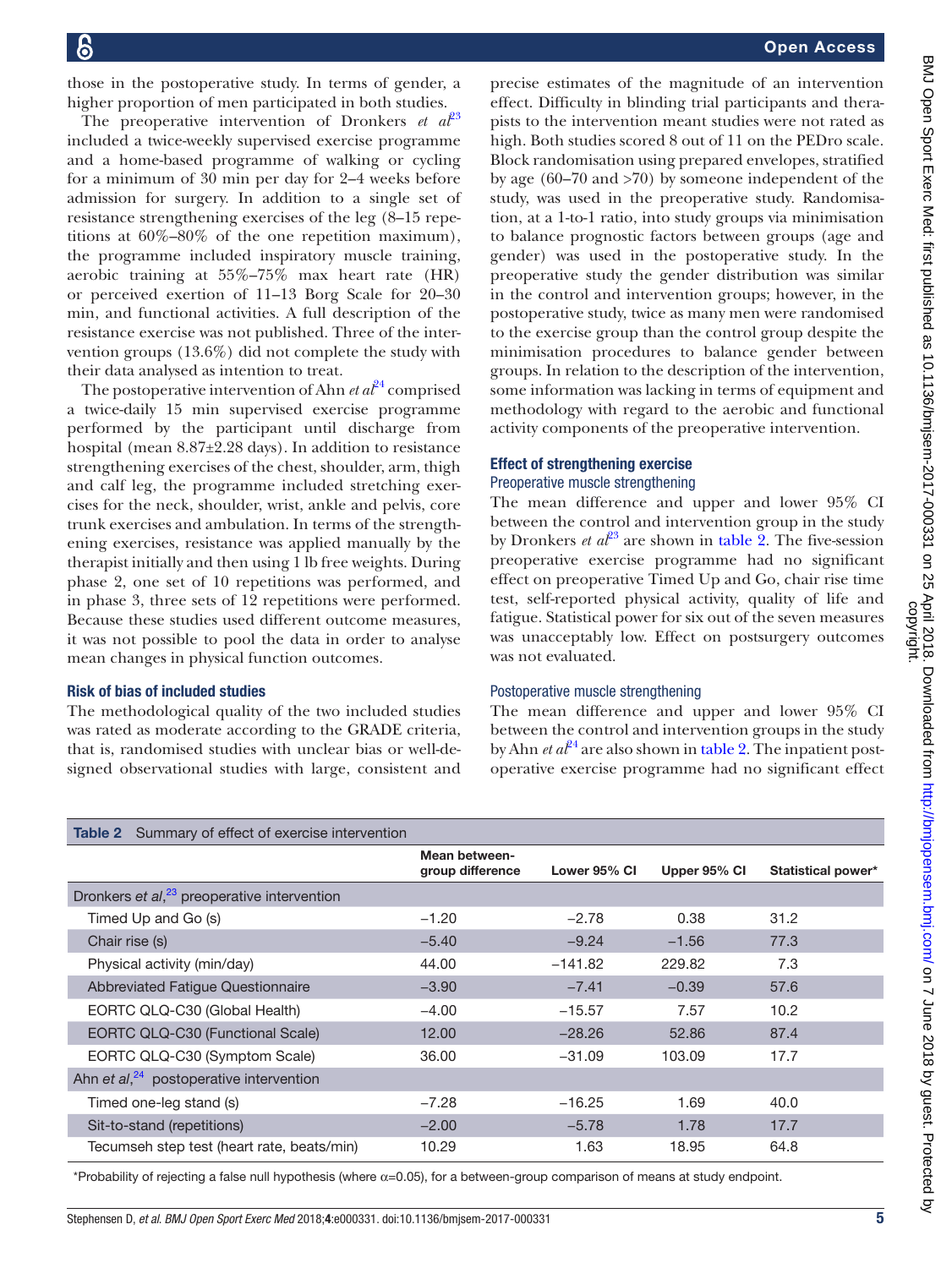<span id="page-6-2"></span><span id="page-6-1"></span><span id="page-6-0"></span>at time of discharge from hospital on ability to balance on one leg, number of sit-to-stands in 30 s or aerobic capacity (estimated from performance of the Tecumseh step test). Statistical power was not sufficient to allow any conclusion for or against the preferential use of any of the outcome measures that were used in this trial. Effect on functional recovery postdischarge from hospital was not evaluated.

#### <span id="page-6-3"></span>**DISCUSSION**

Our aim was to systematically review the evidence on the effectiveness of preoperative and postoperative strengthening exercises on short-term and long-term recovery of physical function in patients undergoing abdominal surgery for cancer. Two studies were included, which represented 73 patients (48 men and 25 women) undergoing abdominal surgery for cancer. One exercise programme was undertaken preoperatively and the other postoperatively until discharge from hospital. This represents insufficient evidence to determine whether this type of preoperative or postoperative resistance muscle-strengthening exercise programme improves or negatively affects functional outcomes in patients undergoing abdominal surgery for cancer.

<span id="page-6-5"></span><span id="page-6-4"></span>The study by Dronkers *et al*, [23](#page-6-8) which investigated a preoperative exercise programme, was statistically underpowered with the exception of the functional measure derived from the quality of life scale. The programme included resistance strengthening of the lower limb muscle extensors and was performed for a mean of five sessions. This may not be sufficient to provide an adequate training stimulus to significantly increase muscle strength. Indeed, guidelines published by the American College of Sports Medicine recommend resistance exercise 2–3 times per week with 2–4 sets of 10–15 repetitions to improve strength in middle-aged and older persons. [25](#page-6-13)

In contrast, the study by Ahn *et al*<sup>[24](#page-6-9)</sup> investigated a postoperative exercise programme, but this was also statistically underpowered and provides inconclusive evidence in support of the intervention and the use of particular outcome measures. The intervention was different from that of Dronkers *et*  $a^{23}$  $a^{23}$  $a^{23}$  in that it used a progressive resistance programme involving the upper and lower limbs, together with stretching, functional balance strengthening and walking. Also, isometric strengthening exercises were commenced early postoperatively while the patient was still in bed and then progressed to 'resistance-through-range' strengthening as well as balance strengthening exercises, until discharge from hospital. The mean hospital length of stay, for the study of Dronkers *et al*<sup>[23](#page-6-8)</sup> was 7 days for the control group, and in the exercise group it was 8 days. Similarly, for the study by Ahn *et al*, [24](#page-6-9) it was 8 days of exercise, and it is likely that this will not provide an adequate training stimulus to significantly increase muscle strength and function.

There are some limitations to our review. We limited our inclusion by study design, only including randomised

<span id="page-6-8"></span><span id="page-6-7"></span><span id="page-6-6"></span>or quasi-randomised studies where there was a clear resistance muscle strengthening component as part of an exercise programme. It is possible that other studies have included muscle-strengthening exercises or functional exercises that will have an effect on muscle strength that have not been included in this review due to our inclusion criteria, and we advocate the Consensus on Exercise Reporting Template guidelines for reporting exercise intervention studies. $26^{\circ}$  $26^{\circ}$  The two studies included in the review recruited almost twice as many men as women, and the results may not reflect the general population. Future studies should focus on detailed descriptions of the exercise intervention, consistent outcome measures and longer intervention and follow-up times.<sup>[27](#page-6-15)</sup>

<span id="page-6-15"></span><span id="page-6-14"></span><span id="page-6-13"></span><span id="page-6-12"></span><span id="page-6-11"></span><span id="page-6-10"></span><span id="page-6-9"></span>Our systematic review suggests that the use of resistance exercise interventions for recovery of physical function in patients undergoing abdominal surgery for cancer must be considered with caution. The small number of included underpowered studies and the inability to pool the results due to the heterogeneity of outcome measures mean that there is a lack of evidence for or against the use of this type of resistance muscle-strengthening exercise programmes to improve functional outcomes in these patients. While the studies give encouraging preliminary evidence that muscle-strengthening programmes may be feasible for abdominal cancer surgery patients, further large-scale, well-designed clinical trials are required to determine whether this type of exercise intervention is beneficial for this group of patients.

Contributors DS, FH, KC performed the systematic review. DS, FH, KC, AB, MG, RPH, MH, IH, DPL, TPH, CS, IS, LT, WH and HA contributed to study design, data analysis and interpretation and preparation of the manuscript.

Funding The study was funded by an NIHR Research for Patient Benefit grant (PB-PG-0613–31107).

Competing interests None declared.

Patient consent Not required.

Provenance and peer review Not commissioned; externally peer reviewed.

Open Access This is an Open Access article distributed in accordance with the terms of the Creative Commons Attribution (CC BY 4.0) license, which permits others to distribute, remix, adapt and build upon this work, for commercial use, provided the original work is properly cited. See: [http:// creativecommons. org/](http://creativecommons.org/licenses/by/4.0/) licenses/by/4.0/

© Article author(s) (or their employer(s) unless otherwise stated in the text of the article) 2018. All rights reserved. No commercial use is permitted unless otherwise expressly granted.

#### **REFERENCES**

- 1. Stevinson C, Lawlor DA, Fox KR. Exercise interventions for cancer patients: systematic review of controlled trials. Cancer Causes [Control](http://dx.doi.org/10.1007/s10552-004-1325-4) 2004;15:1035-56.
- 2. Mishra SI, Scherer RW, Geigle PM, et al. Exercise interventions on health-related quality of life for cancer survivors. Cochrane Database [Syst Rev](http://dx.doi.org/10.1002/14651858.CD007566.pub2) 2012;8:CD007566.
- 3. Pinto BM, Maruyama NC. Exercise in the rehabilitation of breast cancer survivors. [Psychooncology](http://dx.doi.org/10.1002/(SICI)1099-1611(199905/06)8:3<191::AID-PON355>3.0.CO;2-T) 1999;8:191-206.
- 4. Courneya KS. Exercise in cancer survivors: an overview of research. [Med Sci Sports Exerc](http://dx.doi.org/10.1249/01.MSS.0000093622.41587.B6) 2003;35:1846-52.
- Dimeo FC. Effects of exercise on cancer-related fatigue. [Cancer](http://dx.doi.org/10.1002/1097-0142(20010915)92:6+<1689::AID-CNCR1498>3.0.CO;2-H) 2001;92(6 Suppl):1689–93.
- 6. Fairey AS, Courneya KS, Field CJ, et al. Physical exercise and immune system function in cancer survivors: a comprehensive review and future directions. [Cancer](http://dx.doi.org/10.1002/cncr.10244) 2002;94:539–51.